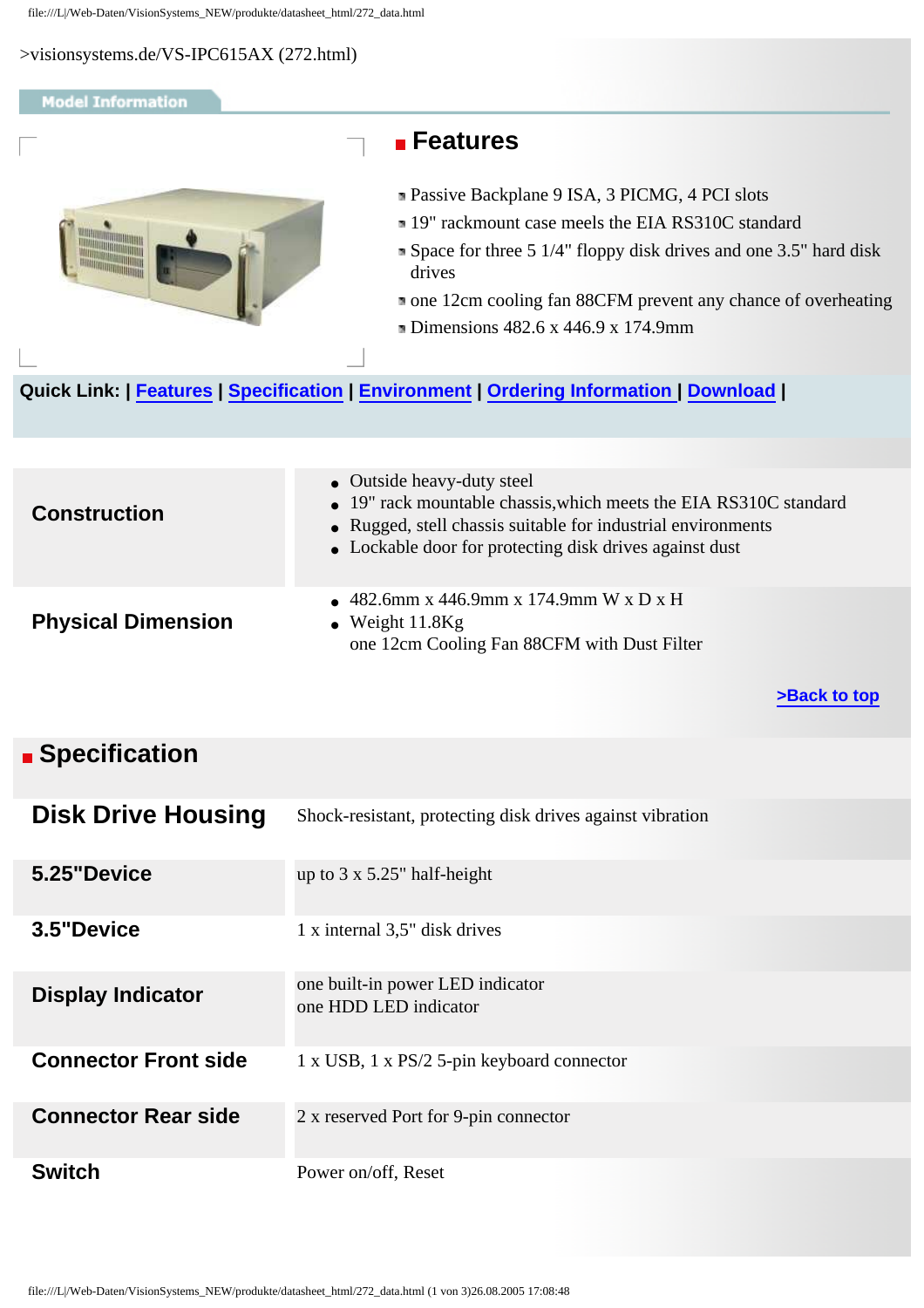| <b>Card clamp</b>     | Flexible card clamp to protect add-on cards                       |
|-----------------------|-------------------------------------------------------------------|
| <b>Backplane</b>      | <b>VS CBP-14P4</b><br>for more information please find mechanical |
| <b>CPU Slot</b>       | 1 x CPU                                                           |
| <b>ISA Slot</b>       | 9 x ISA                                                           |
| <b>PCI Slot</b>       | 4 x PCI                                                           |
| <b>Power Input</b>    | AT, ATX                                                           |
| <b>Power supply</b>   | 300W ATX Power supply                                             |
| Input range           | 90-135 /200-240 V AC, switch select<br>Frequency 47/63Hz          |
| <b>Input current</b>  | 6A@ 115V AV, 4,3W@230V AC                                         |
| <b>Inrush current</b> | 30A@ 115V AC, 60A@ 230V AC (cold start)                           |
| <b>Output</b>         | max 300W                                                          |
|                       | >Back to top                                                      |

<span id="page-1-0"></span>

| <b>Environment</b>           |                                 |
|------------------------------|---------------------------------|
| <b>Operating Temp.</b>       | $0^{\circ}$ C ~ 55 $^{\circ}$ C |
| <b>Storage Temp.</b>         | $0^{\circ}$ C ~ 75 $^{\circ}$ C |
| <b>Operating Humidity</b>    | 5 - 95% non condensing          |
| <b>Vibration (operating)</b> | $1.5G$ max                      |
| <b>Shock</b>                 | 15G peak acceleration 10m/sec   |
| <b>EMI</b>                   | FCC Class A and CISPR 22        |
| <b>Safty standard</b>        | CE class A                      |